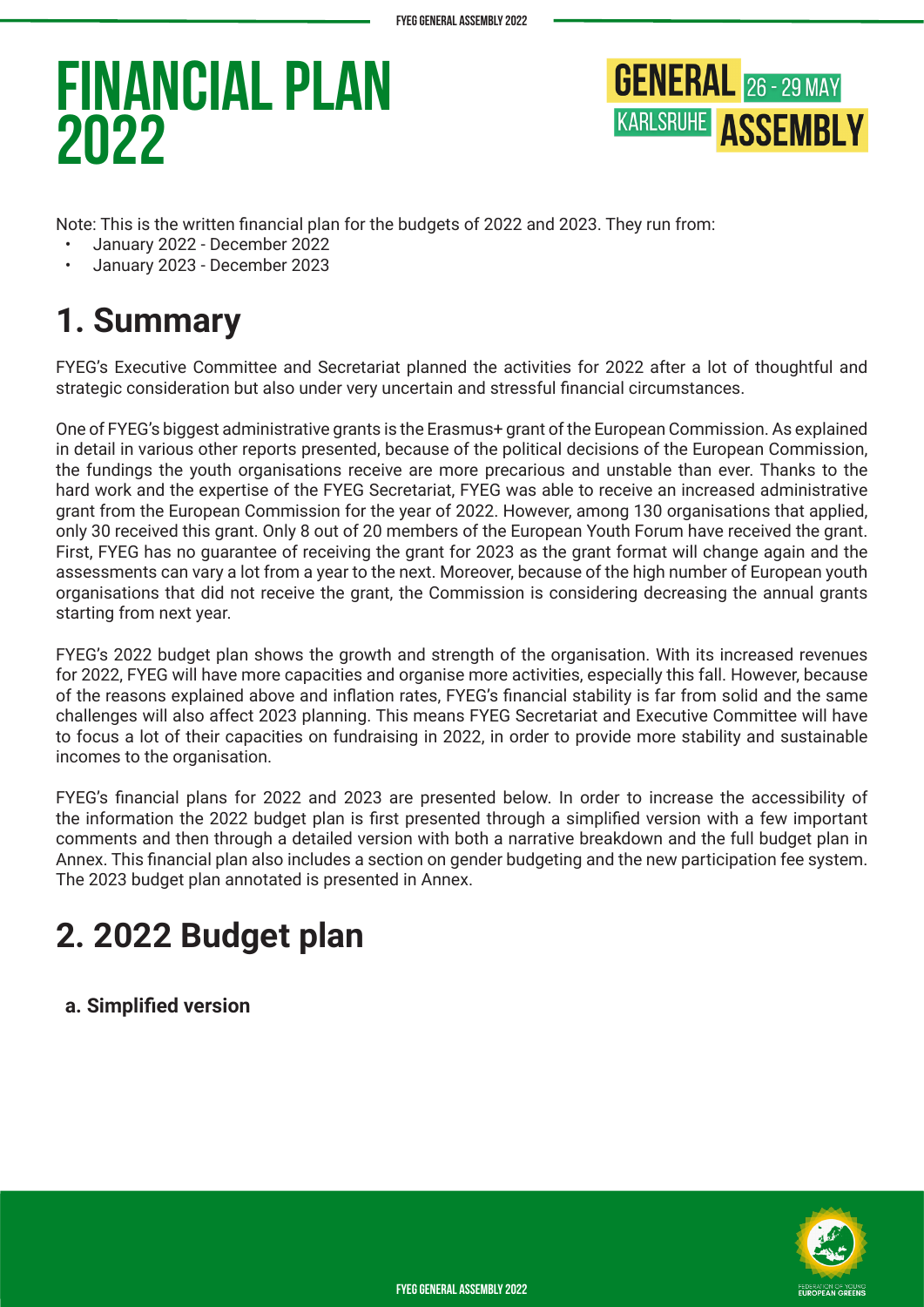

| <b>Simplified Budget plan 2022</b>                                               | <b>Provisional</b><br>plan | <b>Updated</b><br>plan | <b>Difference</b> |  |  |
|----------------------------------------------------------------------------------|----------------------------|------------------------|-------------------|--|--|
| <b>TOTAL EXPENDITURES</b>                                                        | 427,981.35                 | 547,765.76             | 128.0%            |  |  |
| Category 1: Personnel costs (1)                                                  | 150,700.05                 | 194,400.00             | 129.0%            |  |  |
| Salaries, benefits and taxes                                                     |                            |                        |                   |  |  |
| <b>Category 2: Infrastructure and operating costs</b>                            | 23,200.00                  | 24,760.00              | 106.7%            |  |  |
| Training for staff, equipment, IT, phone charges, etc.                           |                            |                        |                   |  |  |
| Category 3: Administrative expenditure (2)                                       | 5,290.00                   | 6,140.00               | 116.1%            |  |  |
| Accountant, bank and insurances charges                                          |                            |                        |                   |  |  |
| Category 4: Meeting and representation costs (3)                                 | 78,200.00                  | 101,218.91             | 129.4%            |  |  |
| EC and Statutory meetings, support to CDN,<br>study visits and partners meetings |                            |                        |                   |  |  |
| Category 5: Direct Costs: projects and campaigns (4)                             | 165,591.30                 | 191,246.85             | 115.5%            |  |  |
| Projects, campaigns and ad-hoc                                                   |                            |                        |                   |  |  |
| Category 6: Allocations to next years and reserves (5)                           | 5,000.00                   | 30,000.00              | 600.0%            |  |  |
| Campaign and payroll safety funds                                                |                            |                        |                   |  |  |
| <b>REVENUES</b>                                                                  | 427,981.35                 | 497,560.76             | 116.3%            |  |  |
| Category 1: Administrative Income (6)                                            | 261,175.05                 | 370,744.96             | 142.0%            |  |  |
| Admin funds, own funds (MO fee + donations)<br>and EGP joint projects            |                            |                        |                   |  |  |
| Category 2: Projects & Campaigns income (7)                                      | 166,806.30                 | 126,815.80             | 76.0%             |  |  |
| Cooperation with Greens/EFA, Project funds                                       |                            |                        |                   |  |  |
| <b>TOTAL PROFIT OR LOSS</b>                                                      | 0.00                       | $-50,205.00$           |                   |  |  |
|                                                                                  |                            |                        |                   |  |  |
| Savings at the end of the year                                                   |                            |                        |                   |  |  |
| Savings from previous years                                                      |                            |                        | 90,787.91         |  |  |
| Payroll safety fund                                                              | 75,000.00                  |                        |                   |  |  |
| Campaign fund                                                                    | 15,000.00                  |                        |                   |  |  |
| Profit or loss from 2022                                                         |                            |                        | $-50,205.00$      |  |  |
| <b>TOTAL Savings at the end of the year</b>                                      | 130,582.91                 |                        |                   |  |  |

### **Explanation of the difference between the budget voted and the budget report:**

- 1. FYEG increased salaries and working hours in the administrative unit
- 2. Administrative expenditures will be higher because FYEG plans to open an additional bank account and budget slightly more for extraordinary costs to allow more flexibility
- 3. Expenses will increase towards training, support for CDN and representation at partners meetings, in line with the Activity Plan
- 4. Expenses will increase as FYEG will organise more ad hoc activities (see details below)
- 5. Allocation to the payroll safety fund will increase to reflect the raise in salary and the Erasmus+ operational grant situation

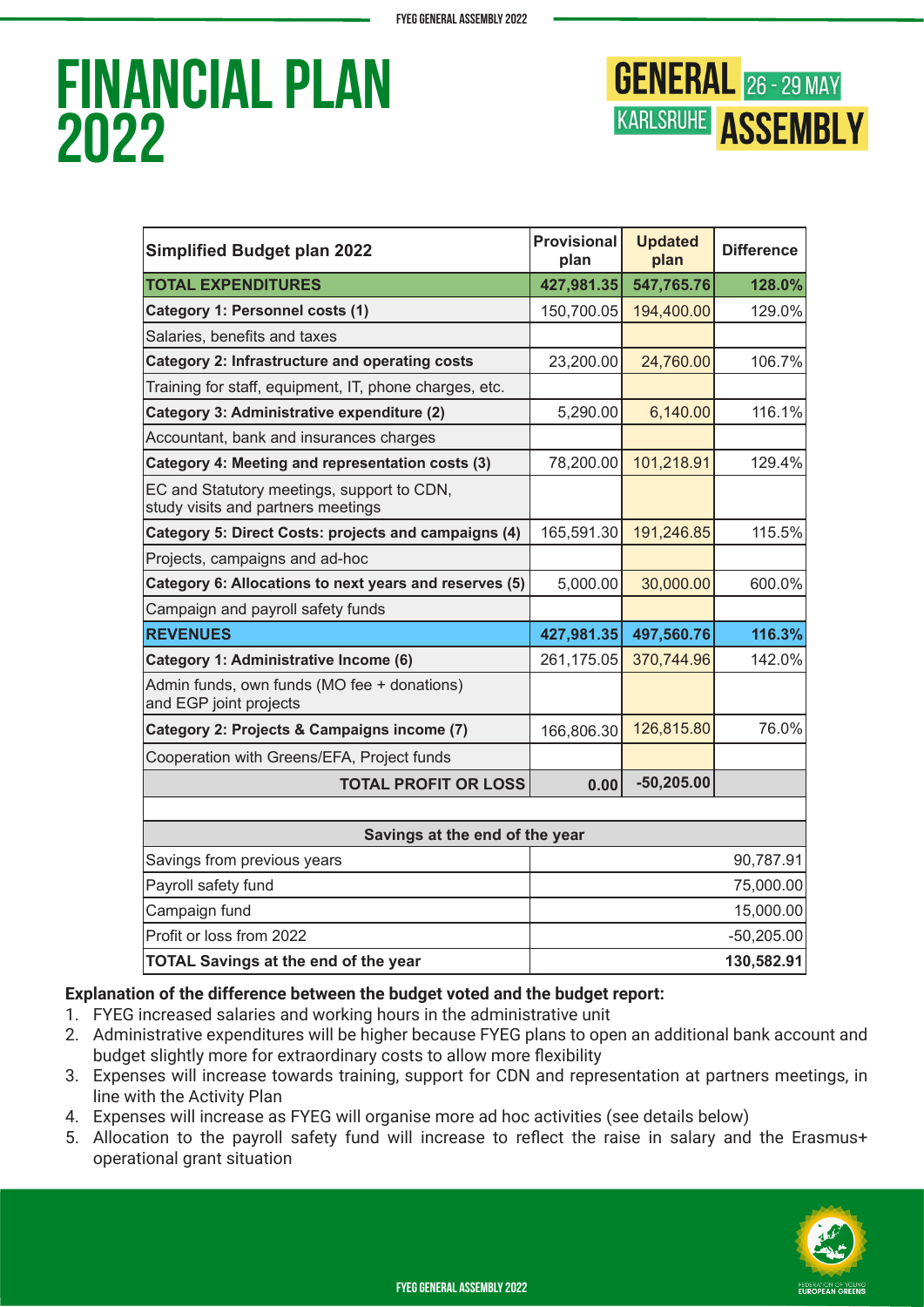

- 6. Revenues from this category will increase due to the carry over from joint activities with EGP and the raise in the Erasmus+ operating grant
- 7. Revenues from this category are lower as they are not needed to organise FYEG's activities this year, given the increase in other funding sources

### **b. detailed version**

Annexed to this plan you will find a table with the detailed budget plan for 2022. The difference between the budget voted at the GA 2021 and the updated budget plan is briefly explained in the 'Comment' column, only when it diverges by more than 10%. Below is the detailed narrative version.

#### **Expenditures - Category 1: Personnel costs**

This budget category includes all the personnel costs for FYEG: salaries, benefits, social security and other employment tax contributions, payroll service fee, worker's insurance, etc.

The total personnel costs for 2022 will see a raise compared to 2021. Thanks to the increase in the Erasmus+ operational grant FYEG will be able to: (1) raise the salaries of all employees to be closer to the wages in the non-profit sector in Belgium (the raise in gross monthly revenue will be between 11 and 23%); (2) raise the working hours for it's Administrative Assistant to 65% (from 50%); and temporarily raise the working hours for it's Office Manager to 80% (from 70%) until the end of the year. The raise in working hours will allow the FYEG Secretariat to better manage the workload and tasks for the year, especially toward fundraising and organisational growth.

Please note that under Belgian regulation, salaries are automatically indexed to follow inflation. The salary raise and the total personnel costs for 2022 were calculated to take this into account, with an estimated 8% indexation compared to January 2022 as basis, in line with the current inflation rate in Belgium and official projections. These calculations and the proposed budget for 2022 might however need to be adapted following the evolution of the inflation rate.

#### **Expenditures - Category 2: Infrastructure and operating costs**

This budget category includes all office-related expenses: rent, office meetings and retreats, staff training, softwares and equipment, office supplies, postal charges and utilities, etc.

The total infrastructure and operating costs for 2022 will marginally increase, mainly because of an increase in the IT budget to cover the costs of new digital tools such as an accounting software, a password manager and a CRM tool. The addition of these new tools will help streamline and improve the work of the Secretariat, thereby increasing efficiency and reducing the workload. In addition and following the recommendation of the FCAC, the Staff Training budget line will no longer include the consultancy budget (moved to the Ad-hoc project budget line) and will only be dedicated to training. Through this budget line, the Secretariat will get training on the new accounting software and will get the opportunity to receive training to improve specific competences related to their job position.

#### **Expenditures - Category 3: Administrative expenditure**

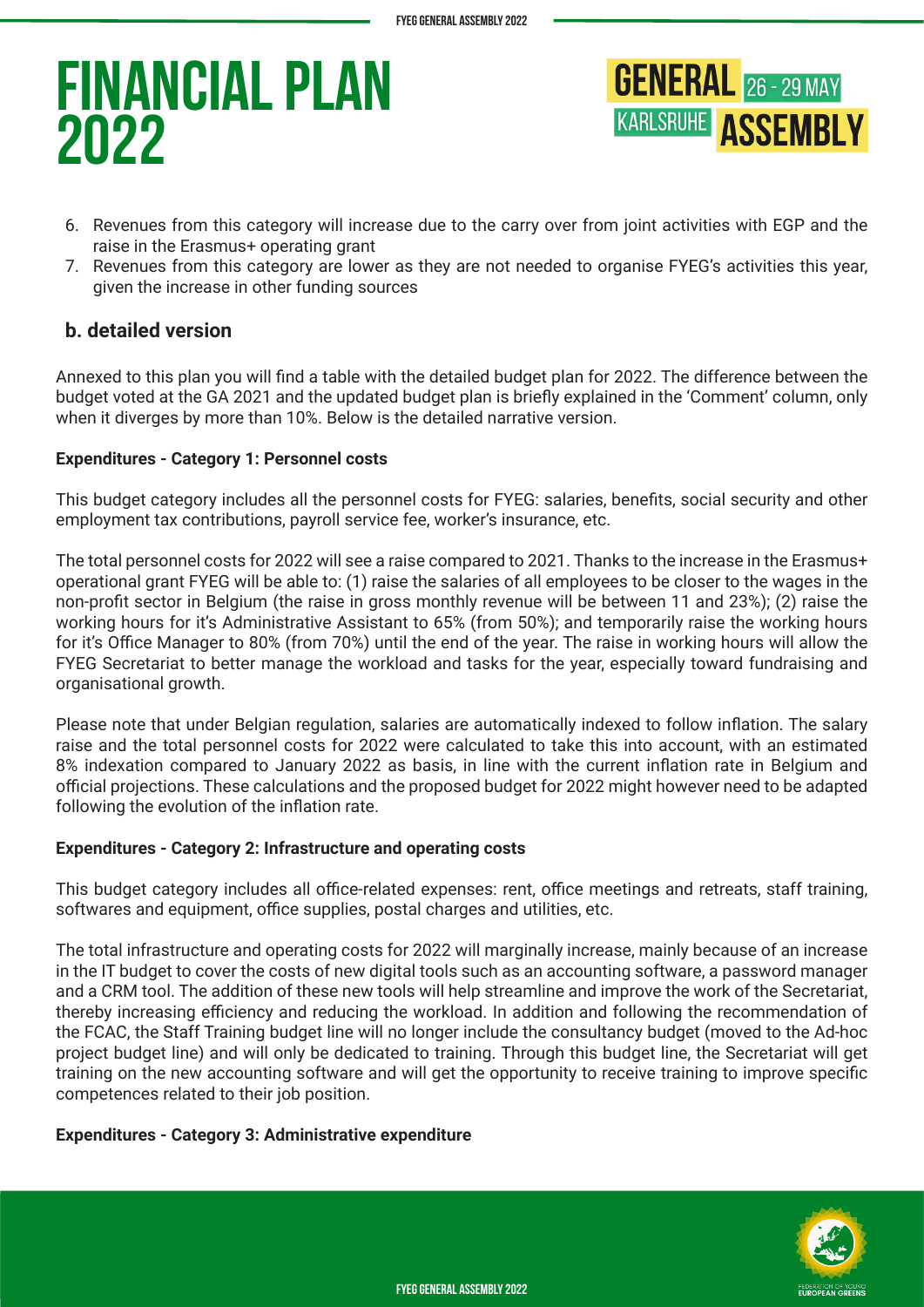

This budget category includes all FYEG's general administrative expenses: extraordinary administrative costs (such as work-permit costs, costs related to the internships, etc.), external accountant, official registration of newly elected Executive Committee members, bank account fees and insurances.

The total administrative expenditures for 2022 are expected to be relatively stable compared to 2021. FYEG plans to open a second bank account to get better services and have a safety net, given the shrinking financial services offered to small nonprofits in Belgium. A bit more budget was also allocated to extraordinary costs to allow more flexibility.

#### **Expenditures - Category 4: Meeting and representation costs**

This budget category includes all expenses related to the meetings of FYEG's network and bodies, as well as representation in partners meetings: Executive Committee meetings and allowances, the General Assembly, Member Organisations training, Young Greens Forum, FCAC meeting, membership fee to EYF, contribution to CDN, visits to Member Organisations and representation to meeting of the European Green Party, the Greens/ EFA Group in the European Parliament and other partners.

The total meeting and representation costs for 2022 will be higher than previously planned for three main reasons: (1) the implementation of the new Young Greens Decentralised Training (see Activity Plan for details); (2) the increase of FYEG's contribution to CDN for 2022, permitted by the increase in membership fee and other administrative revenues; (3) the implementation of bigger youth events during the European Green Party's Councils held this year in Riga and Copenhagen. These changes are respectively in line with FYEG's new strategic objectives and focuses towards capacity building, strengthening its network and membership coordination and bringing forward the youth perspective.

### **Expenditures - Category 5: Direct Costs: projects and campaigns**

This budget category includes all expenses related to projects and campaigns: the Annual EYF work plan, the Spring Conference organised together with the General Assembly, the activities organised around COP, Study Session organised with the Council of Europe's Youth Department, Campaigns, Ad Hoc projects and working group projects.

The total direct costs for projects and campaigns in 2022 will be higher than originally planned because of the higher costs of ad hoc projects in this year's budget.

Expenses for seminars and conferences will be overall lower than expected, mainly because COP will happen outside of Europe in 2022 and FYEG will only send a delegation and not organise an AlterCOP event.

Ad hoc expenses will be very high this year as a lot of activities specific to 2022 will take place: (1) Consultancy for the renewal of FYEG Strategy; (2) through the Erasmus+ operational grant FYEG will organise activities for the European Year of Youth, including a big event in the fall; (3) FYEG will update its website; (4) FYEG will organise small ad hoc projects with GEF and EGP.

In addition, following the Activity Plan, Working Group projects for 2022 have been integrated as part of educational activities and this is also reflected in the budget plan.

#### **Expenditures - Category 6: Allocations to the next year and reserves**

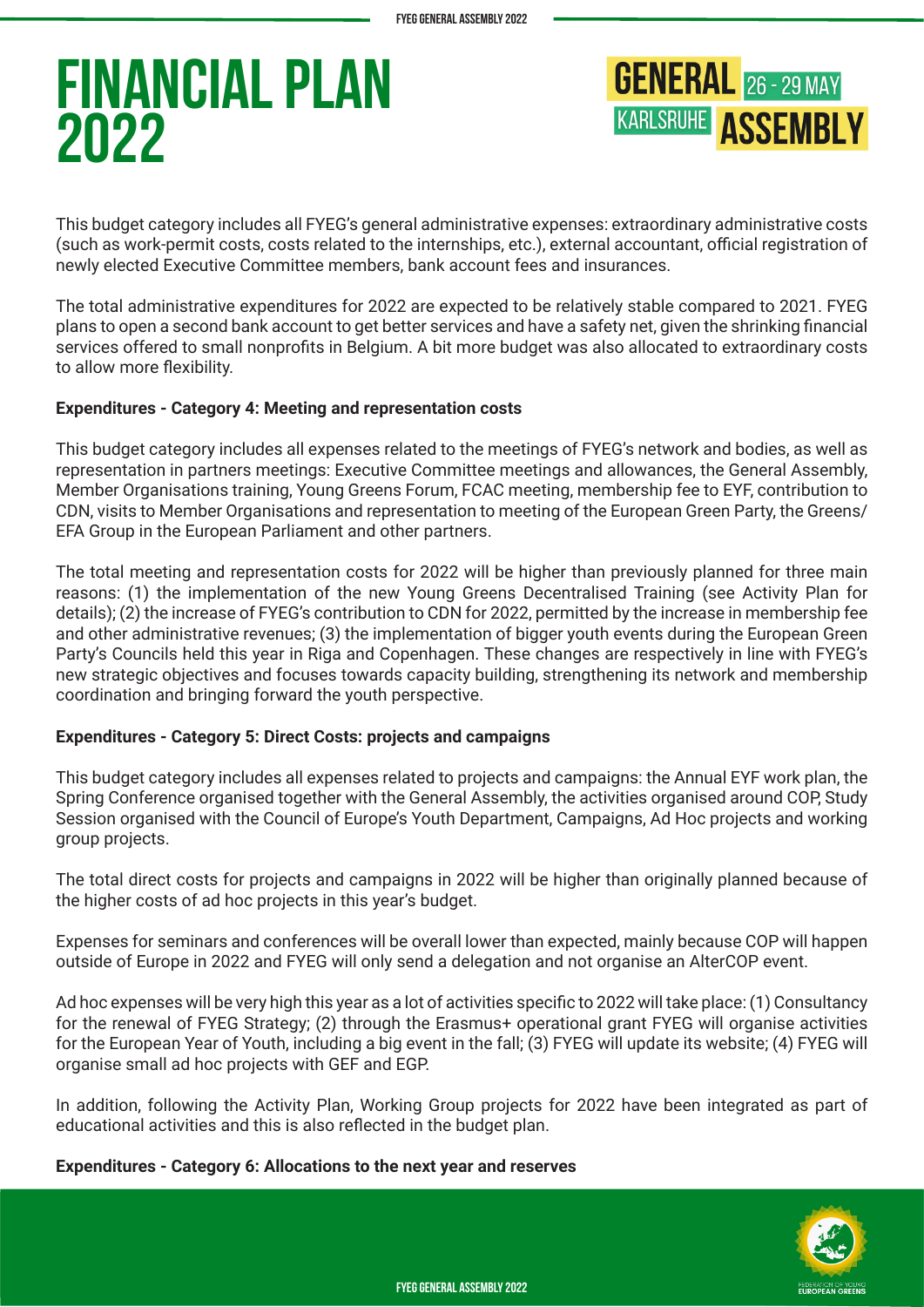

This budget category includes allocations and reserves for next years. As of 2022 FYEG only has two strategic reserves: a campaign fund for the 2024 EU elections and a payroll safety fund as a safety net for salaries in case of a decrease in administrative grants.

The allocations and reserves for 2022 are much higher than the budget plan adopted at the 2021 GA. Indeed, FYEG will continue to allocate an additional 5 000 EUR yearly to its Campaign Fund, on track to collect the 20 000 EUR planned for 2024. But FYEG will also increase its payroll safety fund to reflect the raise in salary and the continued uncertainties related to the transformation of the Erasmus+ operational grant.

#### **Revenues - Category 1: Administrative Income**

This budget category includes all of FYEG's administrative grants and revenues as well as the funds available for joint activities with EGP. The total of this category for 2022 is significantly higher than previously planned, mainly because of the increase of the Erasmus+ operational grant.

The application process for the 2022 Erasmus+ operational grant has drastically changed last year and has been one of the Secretariat's biggest challenges ever since. For 2022, the grant amount has more than doubled but the application process now covers only 1 year instead of 4, the work needed to apply also more than doubled with shorter deadlines and longer waiting periods for the results which were announced only at the end of April 2022. In addition it looks like the application process will again change completely for 2023. This puts FYEG and other European youth organisations in a very complicated and uncertain position. Nevertheless, for 2022 this will allow a significant increase in FYEG's capacities through raises in salaries, working hours, infrastructure and operating expenses, as well as additional autonomy in funding activities.

In addition, FYEG was able to carry over the funds available for joint activities with EGP that were not used in 2021, this explains the difference with the budget plan voted by the GA in 2021. FYEG also expects an increase in the membership fee collected for 2022, following the trends from the past few years.

Finally, in order to improve transparency and compliance with accounting requirements, FYEG will delete budget line 7.3.5 (Allocations from previous years) from the revenue section of its budget. In the past, this budget line was used to indicate the amount of savings used to balance budget plans and be able to present a budget plan with a zero balance (profit or loss). FYEG will from now on present its budget plan with a negative or positive balance when applicable, the result of the year's balance will then be reflected in the allocation and reserve section at the end of the budget, under section 6.4.

#### **Revenues - Category 2: Projects & Campaigns income**

This budget category includes all of FYEG's projects grants and revenues as well as the funds available for cooperation with the Greens/EFA Group in the European Parliament. The total of this category for 2022 is lower than previously planned, mainly because the increase in the budget available for joint activities with EGP means FYEG can reduce the number of funding sources needed to organise its activities, thereby also reducing the workload needed to organise said activities. FYEG will nevertheless continue its cooperation with the Greens/EFA Group and GEF, especially in organising its annual EYF work plan on Mental Health.

### **3. Gender budgeting**

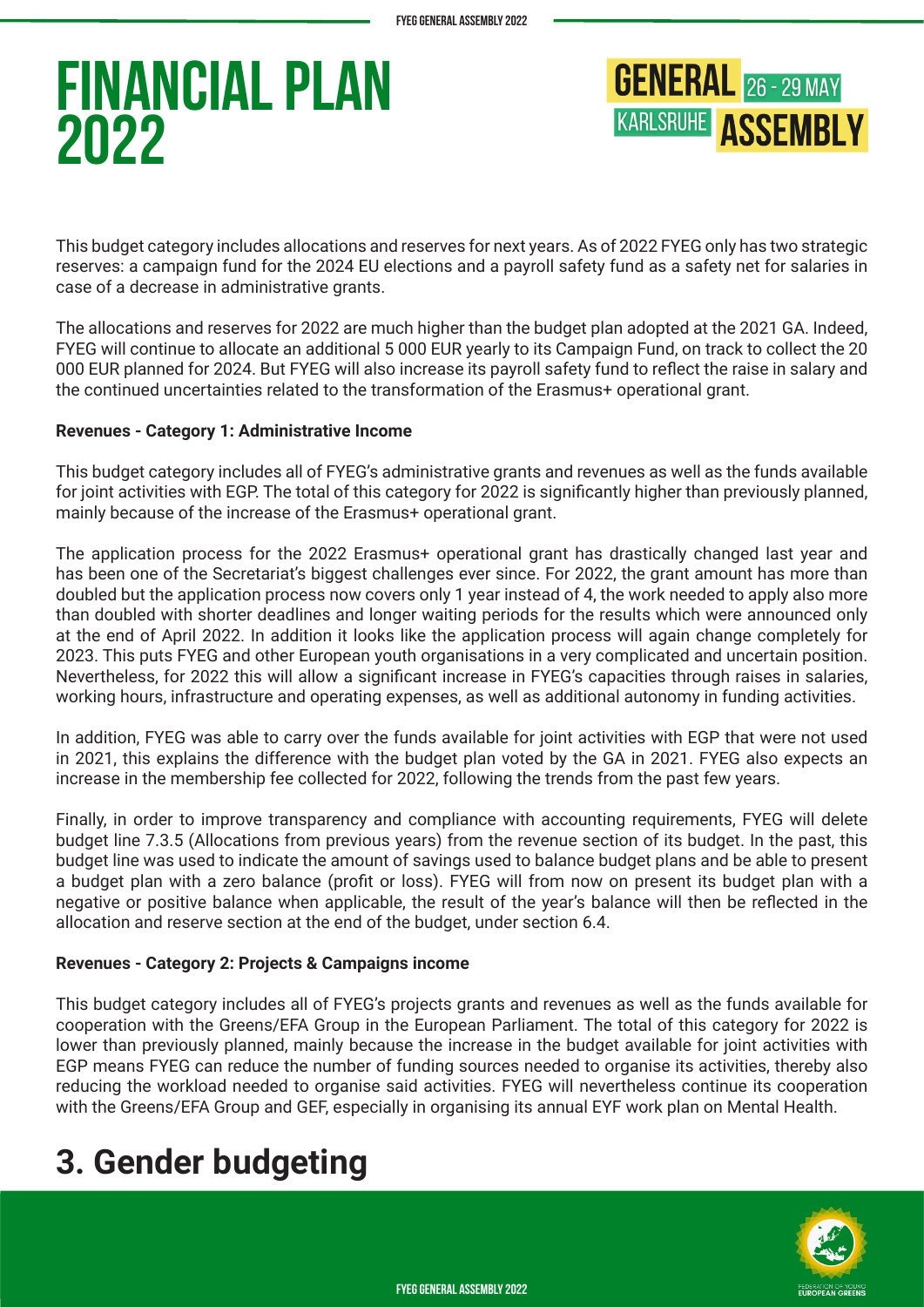

As a feminist organisation, FYEG believes it is important to realise its budget from a Gender perspective. Through its quota systems and attention to balanced representation within all its bodies FYEG already has the essentials in place for gender budgeting. For 2022 FYEG will also continue to plan its activities and work through the gender budgeting lense by implementing the following measures:

- Ensure the basis elements of a safe space when budgeting and planning for activities;
- Improve the working conditions and workload for all its employees;
- Improve the conditions and workloads for its volunteers, especially amongst volunteers in elected positions;
- Review the use of the gender budgeting and reporting framework to better fit the needs and vision of FYEG and its member organisations.

### **4. Participation fee system**

In order to increase the transparency and fairness of its participation fees, FYEG will experiment with a new participation fee format for its educational activities<sup>1</sup> in 2022.

In previous years, the participation fee system for educational activities was twofold. On one hand, FYEG collected payment of a fee and participants residing in EU/EEA countries paid a bit more than those residing in non-EU/EEA countries. On the other hand, FYEG collected a percentage of travel costs through lower reimbursement rates and residents from EU/EEA countries got reimbursed 70% of their travel expenses while non-EU/EEA residents were reimbursed 90%. This system was very complicated to implement, it often resulted in misunderstandings with participants who could not easily estimate their participation fee in advance and made budgeting difficult for FYEG. It was also sometimes unfair as the percentage collected on travel expenses put more burden on participants travelling from further away, independently of their socioeconomic circumstances.

To solve these issues FYEG will implement a new system in 2022. It will no longer be based on travel expenses and will just have one single component, the payment of a fee. The new participation fee will have 3 category to reflect the socio-economic diversity within Europe:

- Category 1: for Northern and Western European countries resident;
- Category 2: for Central and Southern European countries resident;
- Category 3: for Eastern European countries resident.

For each category participants will be able to select between a basic fee and a solidarity fee. The basic fee will be calculated as the minimum needed for the funding of the activity and the solidarity fee will allow FYEG to offer a fee's reduction for participants who can not afford to pay.

On average this new system will not change the amount participants contribute to the activity but it will be more transparent from the start and outlined in the call for participants. This will increase the fairness of participants' contributions and create a solidarity mechanism between participants and member organisations. The new system will be evaluated when closing the financial year and adapted for 2023 accordingly.

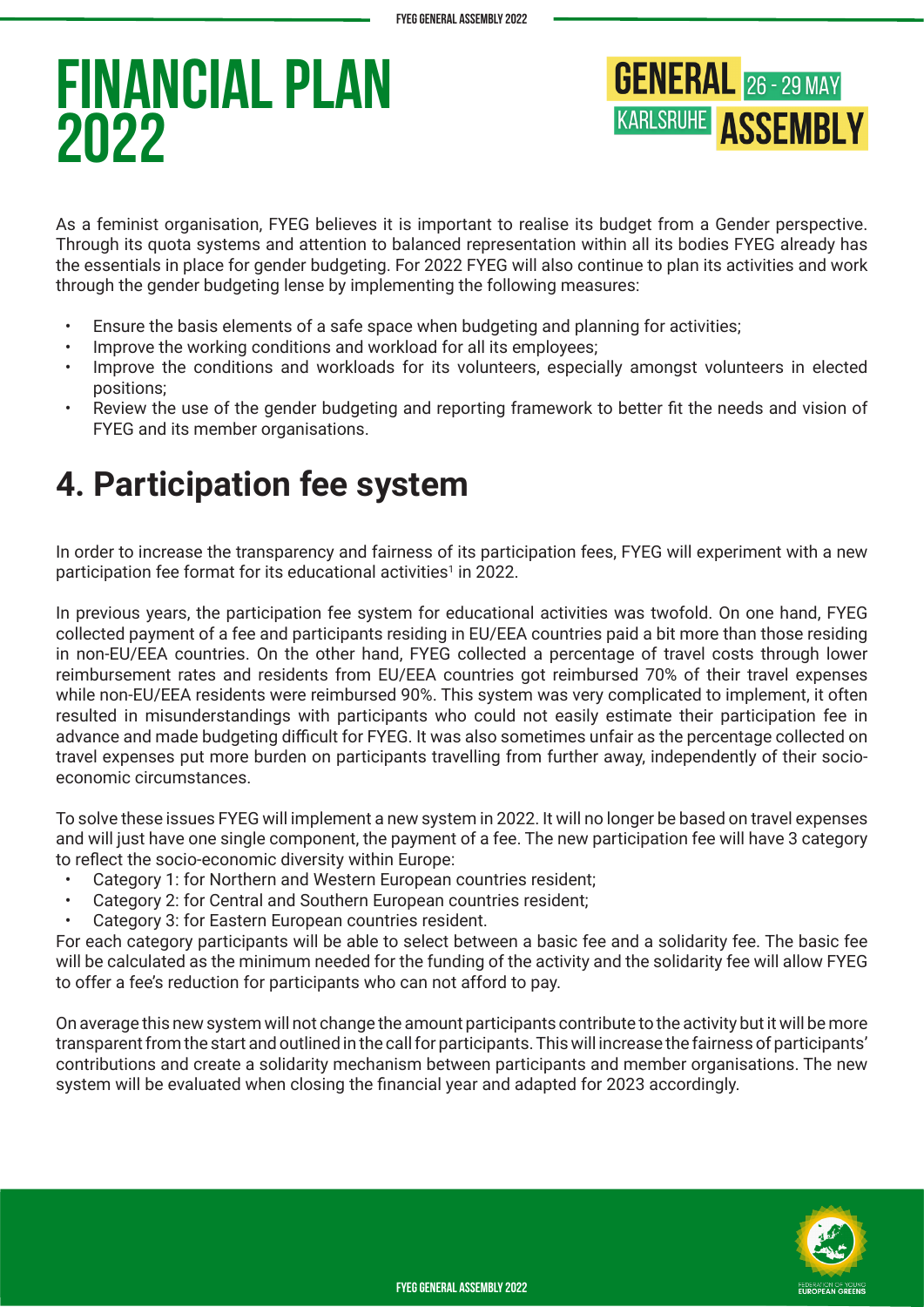

### **5. 2023 Budget Plan**

In Annex to this plan you will find a table with the detailed budget plan for 2023. Given the uncertainty linked to FYEG's administrative funding for 2023, this provisional budget plan is based on a scenario. In this pessimistic scenario, FYEG is only able to secure the Erasmus+ operational grant for 2023 and the amount of the grant is reduced by the Commission. If this scenario comes true and as shown in the budget plan, FYEG will still be able to function by limiting its expenses and carefully using around 25 000 EUR of its savings to mitigate the loss in administrative funding. The Executive Committee and Secretariat will be working on securing additional funding for 2023 and will hopefully be able to present an improved budget plan at the next General Assembly



**FYEG General Assembly 2022**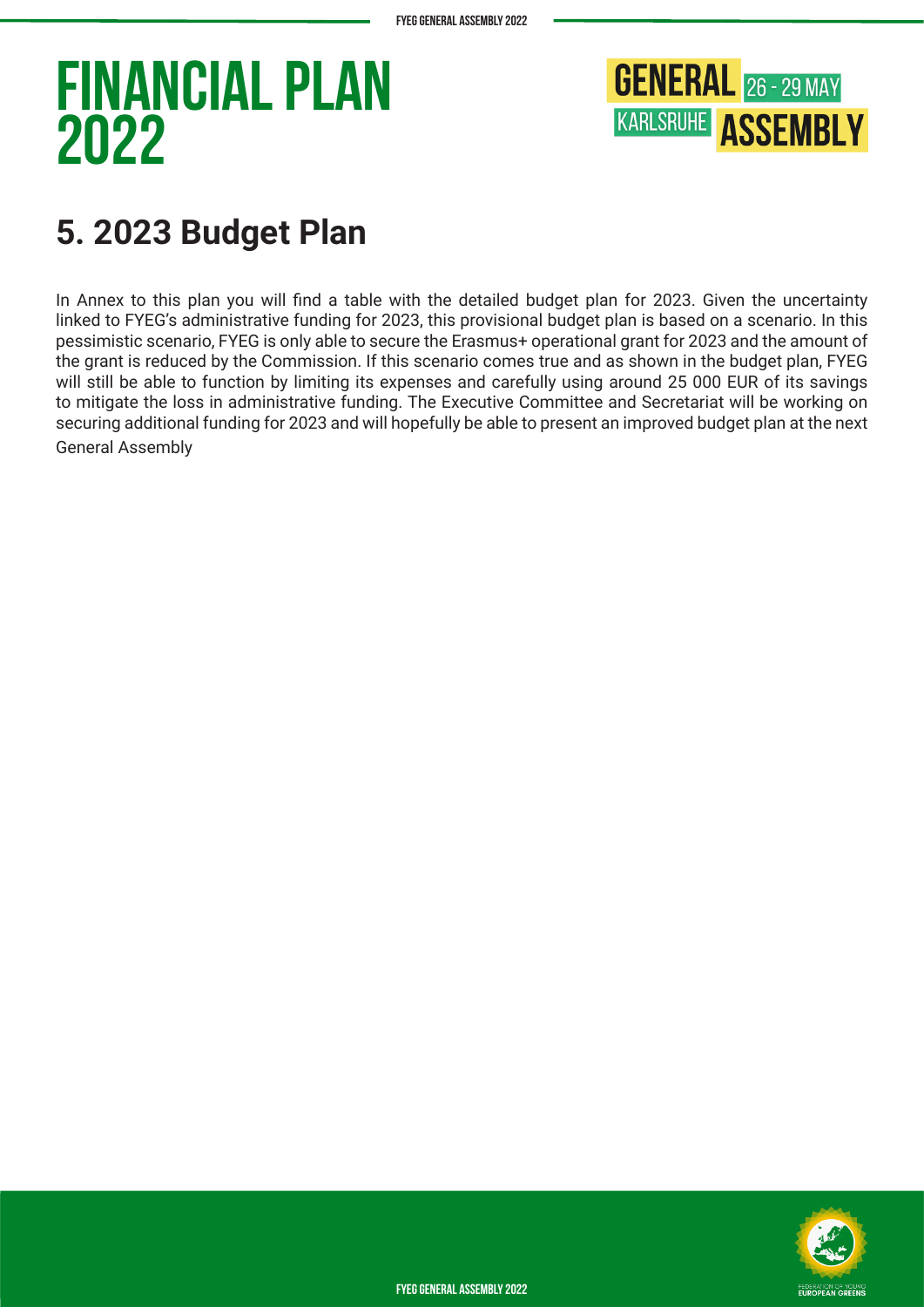# **Annex a - Detailed Budget plan 2023**

| <b>FYEG BUDGET PLAN 2023</b> |                                                                            |                       |                                   |                                                                                                                    |  |  |  |
|------------------------------|----------------------------------------------------------------------------|-----------------------|-----------------------------------|--------------------------------------------------------------------------------------------------------------------|--|--|--|
|                              |                                                                            |                       | <b>Provisional budget</b><br>plan | <b>Comment</b>                                                                                                     |  |  |  |
| <b>EXPENDITURES</b>          |                                                                            |                       |                                   |                                                                                                                    |  |  |  |
|                              | <b>Category 1: Personnel costs</b>                                         |                       | 205,800.00                        |                                                                                                                    |  |  |  |
| 1.1.                         | <b>Salaries</b>                                                            |                       |                                   | 113,000.00 FYEG expects the budget for this category to only                                                       |  |  |  |
| 1.1.1                        | <b>Staff</b>                                                               | 113,000.00            |                                   | raise due to inflation (estimated at 6% for 2023).                                                                 |  |  |  |
| 1.2.                         | <b>Benefits</b>                                                            |                       | 14,800.00                         |                                                                                                                    |  |  |  |
| 1.2.1                        | <b>Staff benefits</b>                                                      | 14,800.00             |                                   |                                                                                                                    |  |  |  |
| 1.3.                         | Social security and other Securex costs                                    |                       | 78,000.00                         |                                                                                                                    |  |  |  |
| 1.3.1                        | Securex                                                                    | 78,000.00             |                                   |                                                                                                                    |  |  |  |
|                              | <b>Category 2: Infrastructure and operating costs</b>                      |                       | 24,810.00                         |                                                                                                                    |  |  |  |
| 2.1.                         | <b>Office-related costs</b>                                                |                       |                                   | 15,710.00 FYEG expects the budget for this category to stay                                                        |  |  |  |
| 2.1.1                        | Office rent                                                                | 9,000.00              |                                   | within the same lines as the budget for 2022, with a<br>small raise to reflect inflation. In case inflation        |  |  |  |
| 2.1.2                        | Office meetings                                                            | 500.00                |                                   | affects spendings more than expected, expenses in                                                                  |  |  |  |
| 2.1.3                        | Trainings for staff                                                        | 6,210.00              |                                   | staff training will be cut to remain within the set<br>budget.                                                     |  |  |  |
| 2.2.                         | Costs relating to the installation, operation<br>maintenance and equipment |                       | 7,000.00                          |                                                                                                                    |  |  |  |
| 2.2.1                        | IT                                                                         | 5,500.00              |                                   |                                                                                                                    |  |  |  |
| 2.2.2                        | Office equipment                                                           | 1,500.00              |                                   |                                                                                                                    |  |  |  |
| 2.2.3                        | Website maintenance                                                        | 0.00                  |                                   |                                                                                                                    |  |  |  |
| 2.3.                         | <b>Stationery and office supplies</b>                                      |                       | 1,600.00                          |                                                                                                                    |  |  |  |
| 2.3.1                        | Stationery                                                                 | 100.00                |                                   |                                                                                                                    |  |  |  |
| 2.3.2                        | Other                                                                      | 1.500.00              |                                   |                                                                                                                    |  |  |  |
| 2.4.                         | Postal and telecommunications charges                                      |                       | 500.00                            |                                                                                                                    |  |  |  |
| 2.4.1                        | Postal charges                                                             | 100.00                |                                   |                                                                                                                    |  |  |  |
| 2.4.2                        | Telephones, mobile phones                                                  | 400.00                |                                   |                                                                                                                    |  |  |  |
|                              | <b>Category 3: Administrative expenditure</b>                              |                       | 6,330.00                          |                                                                                                                    |  |  |  |
| 3.1.<br>3.1.1                | Administrative expenditure                                                 | 1,000.00              |                                   | 1,000.00 FYEG expects the budget for this category to stay<br>within the same lines as the budget for 2022, with a |  |  |  |
| 3.2.                         | <b>Extraordinary costs</b><br>Accounting, audit costs, consultancy         |                       | 4,150.00                          | small raise to reflect inflation. In case inflation                                                                |  |  |  |
| 3.2.1                        | <b>External/internal Accountant</b>                                        | 4,000.00              |                                   | affects spendings more than expected, expenses in<br>extraordinary costs will be cut to remain within the          |  |  |  |
| 3.2.2                        | Legal expenses                                                             | 150.00                |                                   | set budget.                                                                                                        |  |  |  |
| 3.3.                         | <b>Other Indirect costs</b>                                                |                       | 1,180.00                          |                                                                                                                    |  |  |  |
| 3.3.1                        | Bank charges                                                               | 800.00                |                                   |                                                                                                                    |  |  |  |
| 3.3.2                        | Insurances                                                                 | 380.00                |                                   |                                                                                                                    |  |  |  |
|                              | <b>Category 4: Meeting and representation costs</b>                        |                       | 83,950.00                         |                                                                                                                    |  |  |  |
| 4.1.                         | Costs of EC meetings of the FYEG                                           |                       | 18,600.00                         |                                                                                                                    |  |  |  |
| 4.1.1                        | <b>Executive Committee allowances</b>                                      | 9,600.00              |                                   |                                                                                                                    |  |  |  |
| 4.1.2                        | <b>Executive Committee meetings</b>                                        | 9,000.00              |                                   | Increase to reflect inflation                                                                                      |  |  |  |
| 4.2.                         | Costs of the meetings of the FYEG                                          |                       | 50,250.00                         |                                                                                                                    |  |  |  |
| 4.2.1                        | General Assembly                                                           | 17,000.00             |                                   |                                                                                                                    |  |  |  |
| 4.2.3                        | Young Greens training / MO training                                        | 28,000.00             |                                   |                                                                                                                    |  |  |  |
| 4.2.4                        | Young Greens Forum / MO Forum                                              | 4,000.00              |                                   | The Young Greens / MO forum will take place<br>online                                                              |  |  |  |
| 4.2.5                        | FCAC meeting                                                               | 1,250.00              |                                   |                                                                                                                    |  |  |  |
| 4.3.                         | <b>Membership Fees and Regional Support</b>                                |                       | 9,100.00                          |                                                                                                                    |  |  |  |
| 4.3.3                        | <b>Membership Fees</b>                                                     | 1,600.00              |                                   |                                                                                                                    |  |  |  |
| 4.3.4                        | Regional network meetings                                                  | 7,500.00              |                                   | Back to the 2021 level, to reflect the possible<br>decrease in administrative funding                              |  |  |  |
| 4.4.                         | Other meetings and representation                                          |                       | 6,000.00                          |                                                                                                                    |  |  |  |
| 4.4.1                        | Visits to Member organisations/Study visits                                | 4,000.00              |                                   |                                                                                                                    |  |  |  |
| 4.4.2                        | EGP and Greens/EFA Group Meetings                                          | 1,000.00              |                                   | Decrease from 2022 to go back to the level of<br>previous years                                                    |  |  |  |
| 4.4.3                        | Political Work/Networking                                                  | 1,000.00              |                                   |                                                                                                                    |  |  |  |
|                              | <b>Category 5: Direct Costs: projects and campaigns</b>                    |                       | 125,509.70                        |                                                                                                                    |  |  |  |
| 5.1.                         | <b>Seminars and conferences</b>                                            |                       | 125,509.70                        |                                                                                                                    |  |  |  |
| 5.1.1                        | EYF Work Plan                                                              | 91,509.70             |                                   |                                                                                                                    |  |  |  |
| 5.1.2<br>5.1.3               | Spring conference<br><b>COP</b>                                            | 30,000.00<br>4,000.00 |                                   |                                                                                                                    |  |  |  |
| 5.2.                         | <b>Study Sessions</b>                                                      |                       | 0.00                              |                                                                                                                    |  |  |  |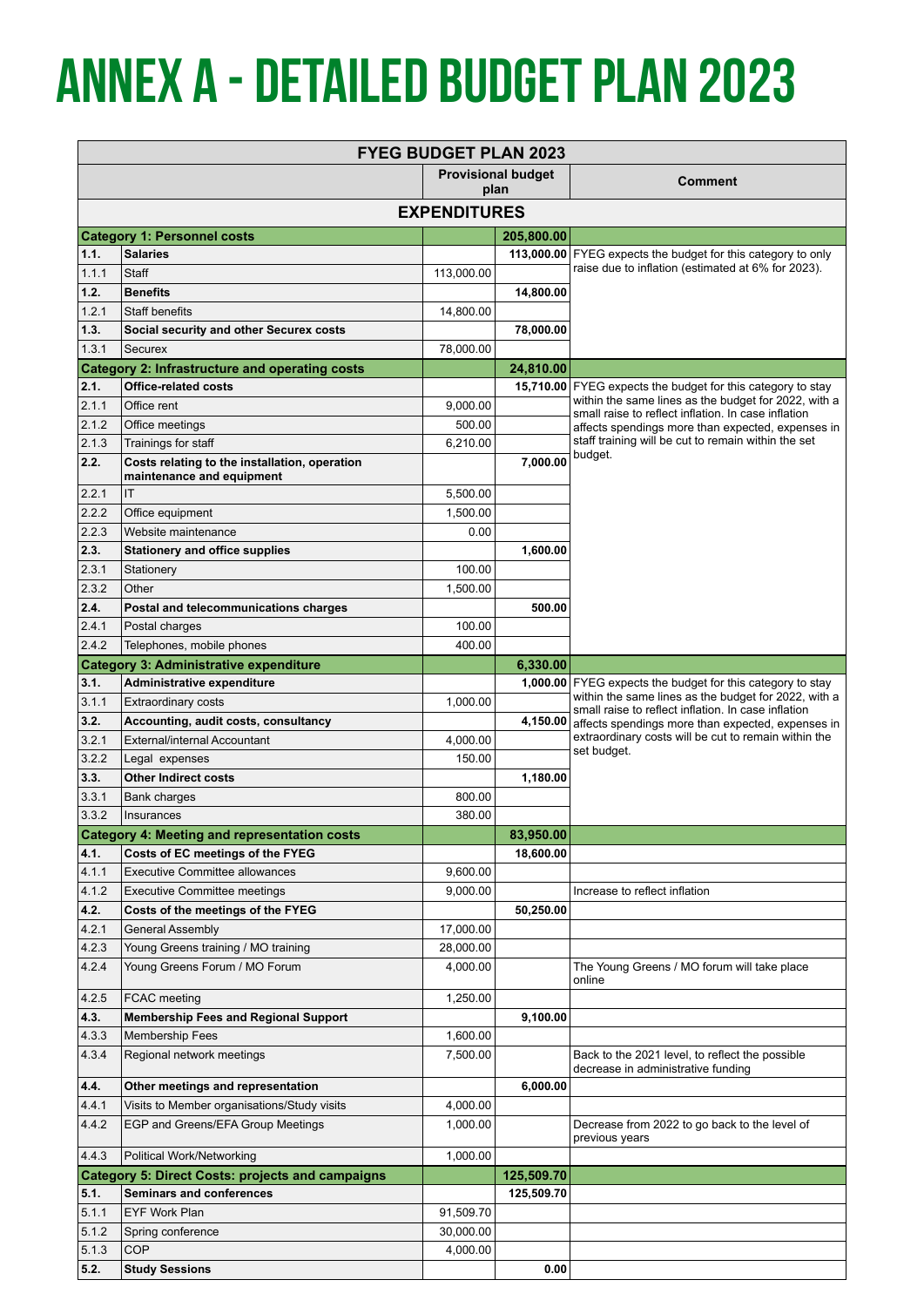# **Annex a - Detailed Budget plan 2023**

| 5.2.1           | <b>Study Sessions</b>                                 | 0.00            |              |                                                                                        |
|-----------------|-------------------------------------------------------|-----------------|--------------|----------------------------------------------------------------------------------------|
| 5.3.            | Campaigns                                             |                 | 0.00         |                                                                                        |
| 5.3.1           | Campaigns                                             | 0.00            |              |                                                                                        |
| 5.4             | <b>Other Projects</b>                                 |                 | 0.00         |                                                                                        |
| 5.4.1           | Ad Hoc Projects                                       | 0.00            |              | Given the uncertainty of the admin funding, no ad<br>hoc projects are planned for 2023 |
| 5.4.2           | Working group projects                                | 0.00            |              | Working group projects will be included in other<br>activities budgets                 |
|                 | Category 6: Allocations to the next year and reserves |                 | 5,000.00     |                                                                                        |
| 6.1             | <b>Allocations and funds</b>                          |                 | 5,000.00     |                                                                                        |
| 6.1.2           | Allocation to the campaign fund                       | 5.000.00        |              |                                                                                        |
| 6.1.3           | Allocation to payroll safety fund                     | 0.00            |              |                                                                                        |
|                 | <b>TOTAL BUDGET EXPENDITURE</b>                       |                 | 451,399.70   |                                                                                        |
|                 |                                                       | <b>REVENUES</b> |              |                                                                                        |
|                 | <b>Category 1: Administrative Income</b>              |                 | 276,500.00   |                                                                                        |
|                 | <b>EGP contribution</b>                               |                 | 115,000.00   |                                                                                        |
| 7.1.1           | EGP contribution $-3.5%$ eligible costs               | 100,000.00      |              |                                                                                        |
| 7.1.2           | Joint activities FYEG/EGP                             | 15,000.00       |              | Decrease back to normal level as there will be no<br>more carry over from Covid years  |
|                 | <b>Administrative Grants</b>                          |                 | 126,000.00   |                                                                                        |
| 7.2.1           | CoE European Youth Foundation                         | 25,000.00       |              |                                                                                        |
| 7.2.2           | Erasmus+ Admin                                        | 80,000.00       |              | This is one of the most pessimistic scenario for the<br>Erasmus+ operational grant     |
| 7.2.3           | Maribel                                               | 21,000.00       |              | Increase following inflation                                                           |
| Own sources     |                                                       |                 | 35,500.00    |                                                                                        |
| 7.3.1           | Membership fees                                       | 30,000.00       |              | Increased to reflect the tendency of previous years                                    |
| 7.3.2           | GA & Spring Conference participation fees             | 5,000.00        |              |                                                                                        |
| 7.3.4           | <b>Donations</b>                                      | 500.00          |              |                                                                                        |
|                 | <b>Category 2: Projects &amp; Campaigns income</b>    |                 | 152,254.80   |                                                                                        |
|                 | <b>Cooperation and Green support</b>                  |                 | 80,000.00    |                                                                                        |
| 8.1.1           | Cooperation with Greens/EFA Group                     | 47,500.00       |              |                                                                                        |
| 8.1.2           | Fundraising from MEPs                                 | 0.00            |              |                                                                                        |
| 8.1.3           | <b>EP Visits</b>                                      | 32,500.00       |              | Increased to mitigate the level in EGP/FYEG joint<br>activities funding available      |
| <b>Projects</b> |                                                       |                 | 72,254.80    |                                                                                        |
| 8.2.1           | EYF work plan                                         | 49,904.80       |              |                                                                                        |
| 8.2.2           | Green European Foundation (GEF)                       | 9,000.00        |              |                                                                                        |
| 8.2.3           | Heinrich Boell Stiftung                               | 0.00            |              |                                                                                        |
| 8.2.4           | Participants' contribution to projects                | 8,350.00        |              |                                                                                        |
| 8.2.5           | Other sources                                         | 5,000.00        |              |                                                                                        |
|                 | <b>TOTAL INCOME</b>                                   |                 | 428,754.80   |                                                                                        |
|                 | <b>PROFIT or LOSS</b>                                 |                 | $-22,644.90$ |                                                                                        |
|                 | <b>Allocations and reserves 2021</b>                  | 01/01/2021      | 31/12/2021   |                                                                                        |
| 6.1             | Carry over from the year before                       | 0.00            | 0.00         |                                                                                        |
| 6.2             | Carry over from previous years                        | 40,582.91       | 40,582.91    |                                                                                        |
| 6.4             | Profit Or Loss of the year                            | 0.00            | $-22,644.90$ |                                                                                        |
| 6.5             | Taxes payable for maintaining reserves 0.17%          | 0.00            | 0.00         |                                                                                        |
| 6.6             | Campaign fund                                         | 15,000.00       | 20,000.00    |                                                                                        |
| 6.7             | Payroll safety fund (on the Triodos account)          | 75,000.00       | 75,000.00    |                                                                                        |
|                 | <b>TOTAL ASSETS</b>                                   | 130,582.91      | 112,938.01   |                                                                                        |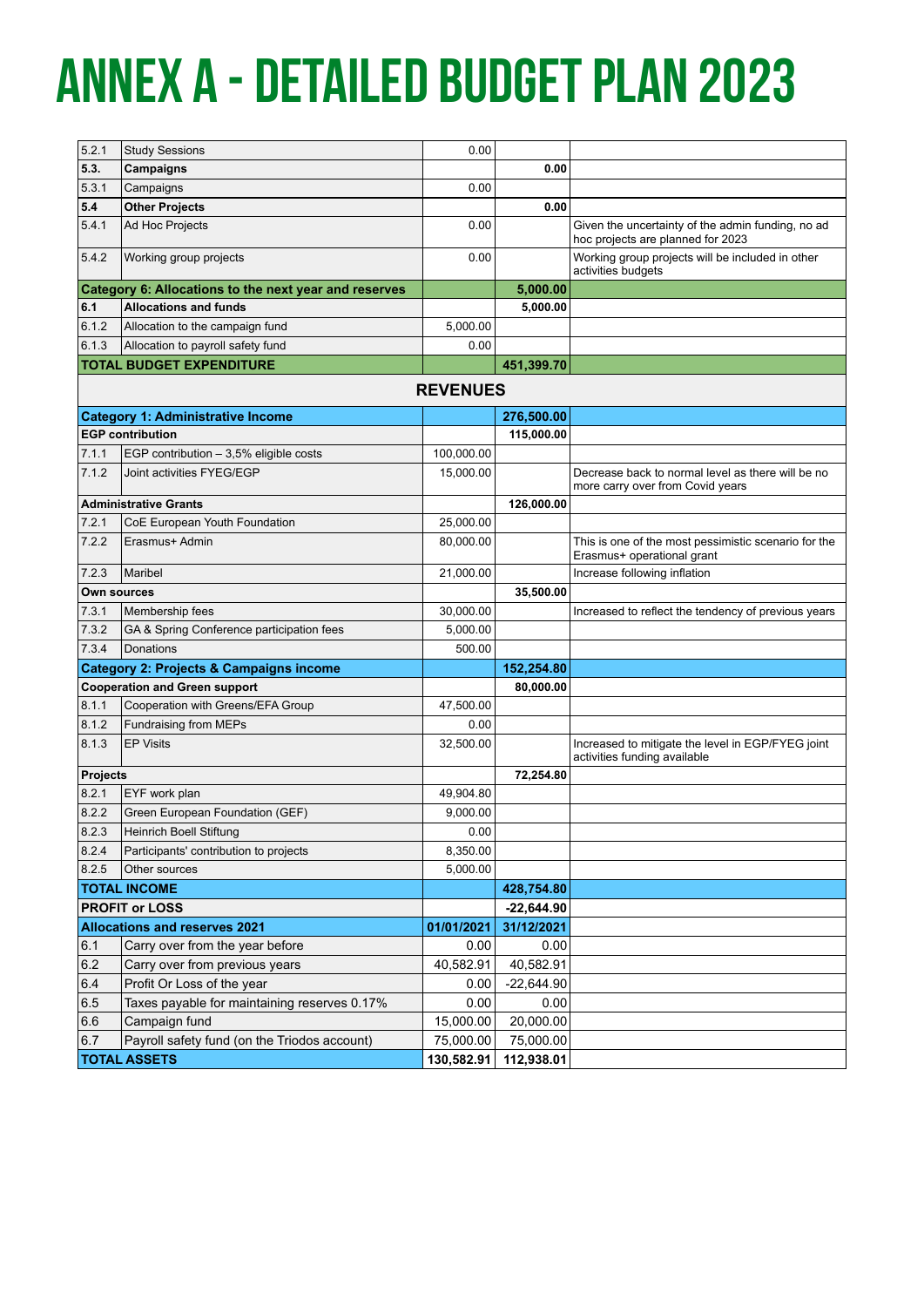# **Annex B - Detailed Budget plan 2022**

| <b>FYEG BUDGET PLAN 2022</b> |                                                                            |            |                                             |            |            |                   |                                                                                                   |  |
|------------------------------|----------------------------------------------------------------------------|------------|---------------------------------------------|------------|------------|-------------------|---------------------------------------------------------------------------------------------------|--|
|                              |                                                                            |            | Plan voted at GA 2021   Updated Budget Plan |            |            | <b>Difference</b> | <b>Comment</b>                                                                                    |  |
| <b>EXPENDITURES</b>          |                                                                            |            |                                             |            |            |                   |                                                                                                   |  |
|                              | <b>Category 1: Personnel costs</b>                                         |            | 150,700.05                                  |            | 194,400.00 | 129.00%           |                                                                                                   |  |
| 1.1.                         | <b>Salaries</b>                                                            |            | 99,170.05                                   |            | 111,100.00 |                   |                                                                                                   |  |
| 1.1.1                        | Staff                                                                      | 99.170.05  |                                             | 111,100.00 |            |                   | 112.03% Raise of salaries and raise of working hours in<br>the administrative unit                |  |
| 1.2.                         | <b>Benefits</b>                                                            |            | 13,530.00                                   |            | 14,500.00  |                   |                                                                                                   |  |
| 1.2.1                        | Staff benefits                                                             | 13,530.00  |                                             | 14,500.00  |            | 107.17%           |                                                                                                   |  |
| 1.3.                         | Social security and other Securex costs                                    |            | 38,000.00                                   |            | 68,800.00  |                   |                                                                                                   |  |
| 1.3.1                        | Securex                                                                    | 38,000.00  |                                             | 68,800.00  |            | 181.05%           | The amount voted in 2021 was underestimated.<br>Plus the raise of salaries is reflected in the    |  |
|                              |                                                                            |            |                                             |            |            |                   | increase in taxation                                                                              |  |
|                              | Category 2: Infrastructure and operating costs                             |            | 23,200.00                                   |            | 24,760.00  | 106.72%           |                                                                                                   |  |
| 2.1.<br>2.1.1                | Office-related costs<br>Office rent                                        | 9,000.00   | 16,400.00                                   | 9,000.00   | 15,710.00  | 100.00%           |                                                                                                   |  |
| 2.1.2                        | Office meetings                                                            | 400.00     |                                             | 500.00     |            | 125.00%           | Increase in the number of staff and staff meetings                                                |  |
| 2.1.3                        | Trainings for staff                                                        | 7,000.00   |                                             | 6,210.00   |            | 88.71%            | The amount voted in 2021 included consultancy.                                                    |  |
|                              |                                                                            |            |                                             |            |            |                   | The update version only includes staff training<br>and the budget is raise to increase the number |  |
|                              |                                                                            |            |                                             |            |            |                   | and quality of trainings for staff                                                                |  |
| 2.2.                         | Costs relating to the installation, operation<br>maintenance and equipment |            | 5,200.00                                    |            | 7,000.00   |                   |                                                                                                   |  |
| 2.2.1                        | IT                                                                         | 2,500.00   |                                             | 5,500.00   |            | 220.00%           | Increase in the use of digital tools and adoption of                                              |  |
|                              |                                                                            |            |                                             |            |            |                   | an accounting software                                                                            |  |
| 2.2.2                        | Office equipment                                                           | 1,500.00   |                                             | 1,500.00   |            | 100.00%           |                                                                                                   |  |
| 2.2.3<br>2.3.                | Website maintenance<br><b>Stationery and office supplies</b>               | 1,200.00   | 1,050.00                                    | 0.00       | 1,600.00   |                   |                                                                                                   |  |
| 2.3.1                        | Stationery                                                                 | 50.00      |                                             | 100.00     |            | 200.00%           | Increase in the price of supplies                                                                 |  |
| 2.3.2                        | Other                                                                      | 1,000.00   |                                             | 1,500.00   |            | 150.00%           | Increased to reflect the increase in staff                                                        |  |
| 2.4.                         | Postal and telecommunications charges                                      |            | 550.00                                      |            | 450.00     |                   |                                                                                                   |  |
| 2.4.1                        | Postal charges                                                             | 50.00      |                                             | 100.00     |            | 200.00%           | Increase in registered mail linked to grant                                                       |  |
| 2.4.2                        | Telephones, mobile phones                                                  | 500.00     |                                             | 350.00     |            | 70.00%            | signature<br>Lowered to reflect acctual expenses                                                  |  |
|                              | <b>Category 3: Administrative expenditure</b>                              |            | 5,290.00                                    |            | 6,140.00   | 116.07%           |                                                                                                   |  |
| 3.1.                         | Administrative expenditure                                                 |            | 550.00                                      |            | 1,000.00   |                   |                                                                                                   |  |
| 3.1.1                        | <b>Extraordinary costs</b>                                                 | 550.00     |                                             | 1,000.00   |            | 181.82%           | Increased to include possible costs linked to the                                                 |  |
| 3.2.                         | Accounting, audit costs, consultancy                                       |            | 3,900.00                                    |            | 3,980.00   |                   | internships                                                                                       |  |
| 3.2.1                        | External/internal Accountant                                               | 3,400.00   |                                             | 3,840.00   |            | 112.94%           | Increase in the Accountant's fee                                                                  |  |
| 3.2.2                        | Legal expenses                                                             | 500.00     |                                             | 140.00     |            | 28.00%            | Lowered to reflect acctual expenses                                                               |  |
| 3.3.                         | <b>Other Indirect costs</b>                                                |            | 840.00                                      |            | 1,160.00   |                   |                                                                                                   |  |
| 3.3.1                        | <b>Bank charges</b>                                                        | 400.00     |                                             | 800.00     |            | 200.00%           | Increase for the opening of a second account                                                      |  |
| 3.3.2                        | Insurances                                                                 | 440.00     |                                             | 360.00     |            | 81.82%            | Lowered due to the end of an equipment<br>insurance contract                                      |  |
|                              | <b>Category 4: Meeting and representation costs</b>                        |            | 78,200.00                                   |            | 101,218.91 | 129.44%           |                                                                                                   |  |
| 4.1.                         | Costs of EC meetings of the FYEG                                           |            | 17,600.00                                   |            | 17,600.00  |                   |                                                                                                   |  |
| 4.1.1                        | <b>Executive Committee allowances</b>                                      | 9,600.00   |                                             | 9,600.00   |            | 100.00%           |                                                                                                   |  |
| 4.1.2<br>4.2.                | <b>Executive Committee meetings</b>                                        | 8,000.00   |                                             | 8,000.00   |            | 100.00%           |                                                                                                   |  |
| 4.2.1                        | Costs of the meetings of the FYEG<br><b>General Assembly</b>               | 17,000.00  | 46,000.00                                   | 18,000.00  | 52,518.91  | 105.88%           |                                                                                                   |  |
| 4.2.3                        | Young Greens training / MO training                                        | 3,000.00   |                                             | 28,000.00  |            | 933.33%           | Increase due to the new traing format, see activity                                               |  |
|                              |                                                                            |            |                                             |            |            |                   | plan                                                                                              |  |
| 4.2.4                        | Young Greens Forum / MO Forum                                              | 25,000.00  |                                             | 5,968.91   |            | 23.88%            | Lower expenses as the event was moved online                                                      |  |
| 4.2.5                        | FCAC meeting                                                               | 1,000.00   |                                             | 550.00     |            | 55.00%            | Lower expenses as the meeting was done in an<br>hybrid format                                     |  |
| 4.3.                         | <b>Membership Fees and Regional Support</b>                                |            | 9,100.00                                    |            | 11,600.00  |                   |                                                                                                   |  |
| 4.3.3                        | <b>Membership Fees</b>                                                     | 1,600.00   |                                             | 1,600.00   |            | 100.00%           |                                                                                                   |  |
| 4.3.4                        | Regional network meetings                                                  | 7,500.00   |                                             | 10,000.00  |            | 133.33%           | Increase in the contribution to CDN                                                               |  |
| 4.4.<br>4.4.1                | Other meetings and representation                                          | 3,500.00   | 5,500.00                                    | 4,000.00   | 19,500.00  | 114.29%           |                                                                                                   |  |
|                              | Visits to Member organisations/Study visits                                |            |                                             |            |            |                   | Increase for the organisation of 3 Study Visits to<br>Candidate MOs                               |  |
| 4.4.2                        | EGP and Greens/EFA Group Meetings                                          | 1,000.00   |                                             | 14,500.00  |            | 1450.00%          | Increase for the organisation of youth events                                                     |  |
| 4.4.3                        | Political Work/Networking                                                  | 1,000.00   |                                             | 1,000.00   |            | 100.00%           | during the EGP Councils                                                                           |  |
|                              | <b>Category 5: Direct Costs: projects and campaigns</b>                    |            | 165,591.30                                  |            | 191,246.85 | 115.49%           |                                                                                                   |  |
| 5.1.                         | Seminars and conferences                                                   |            | 156,191.30                                  |            | 133,665.80 |                   |                                                                                                   |  |
| 5.1.1                        | EYF Work Plan                                                              | 101,191.30 |                                             | 90,165.80  |            | 89.10%            | The amount voted in 2021 was overestimated                                                        |  |
| 5.1.2                        | Spring conference                                                          | 35,000.00  |                                             | 39,500.00  |            | 112.86%           | Increase due to the higher cost of<br>accommodation for the event                                 |  |
| 5.1.3                        | COP                                                                        | 20,000.00  |                                             | 4,000.00   |            | 20.00%            | Lower as FYEG will only organise a delegation                                                     |  |
|                              |                                                                            |            |                                             |            |            |                   | and not a event                                                                                   |  |
| 5.2.                         | <b>Study Sessions</b>                                                      |            | 400.00                                      |            | 0.00       |                   |                                                                                                   |  |
| 5.2.1<br>5.3.                | <b>Study Sessions</b><br>Campaigns                                         | 400.00     | 0.00                                        | 0.00       | 0.00       | $0.00\%$          | Lower as FYEG will not host a Study Session                                                       |  |
| 5.3.1                        | Campaigns                                                                  | 0.00       |                                             | 0.00       |            |                   |                                                                                                   |  |
| 5.4                          | <b>Other Projects</b>                                                      |            | 9,000.00                                    |            | 57,581.05  |                   |                                                                                                   |  |
| 5.4.1                        | Ad Hoc Projects                                                            | 5,000.00   |                                             | 57,581.05  |            | 1151.62%          | Increased to include several project, see financial                                               |  |
|                              |                                                                            |            |                                             | 0.00       |            | 0.00%             | plan<br>Lower as working group projects have been                                                 |  |
| 5.4.2                        | Working group projects                                                     | 4,000.00   |                                             |            |            |                   | included in other activities budgets                                                              |  |
|                              | Category 6: Allocations to the next year and reserves                      |            | 5,000.00                                    |            | 30,000.00  | 600.00%           |                                                                                                   |  |